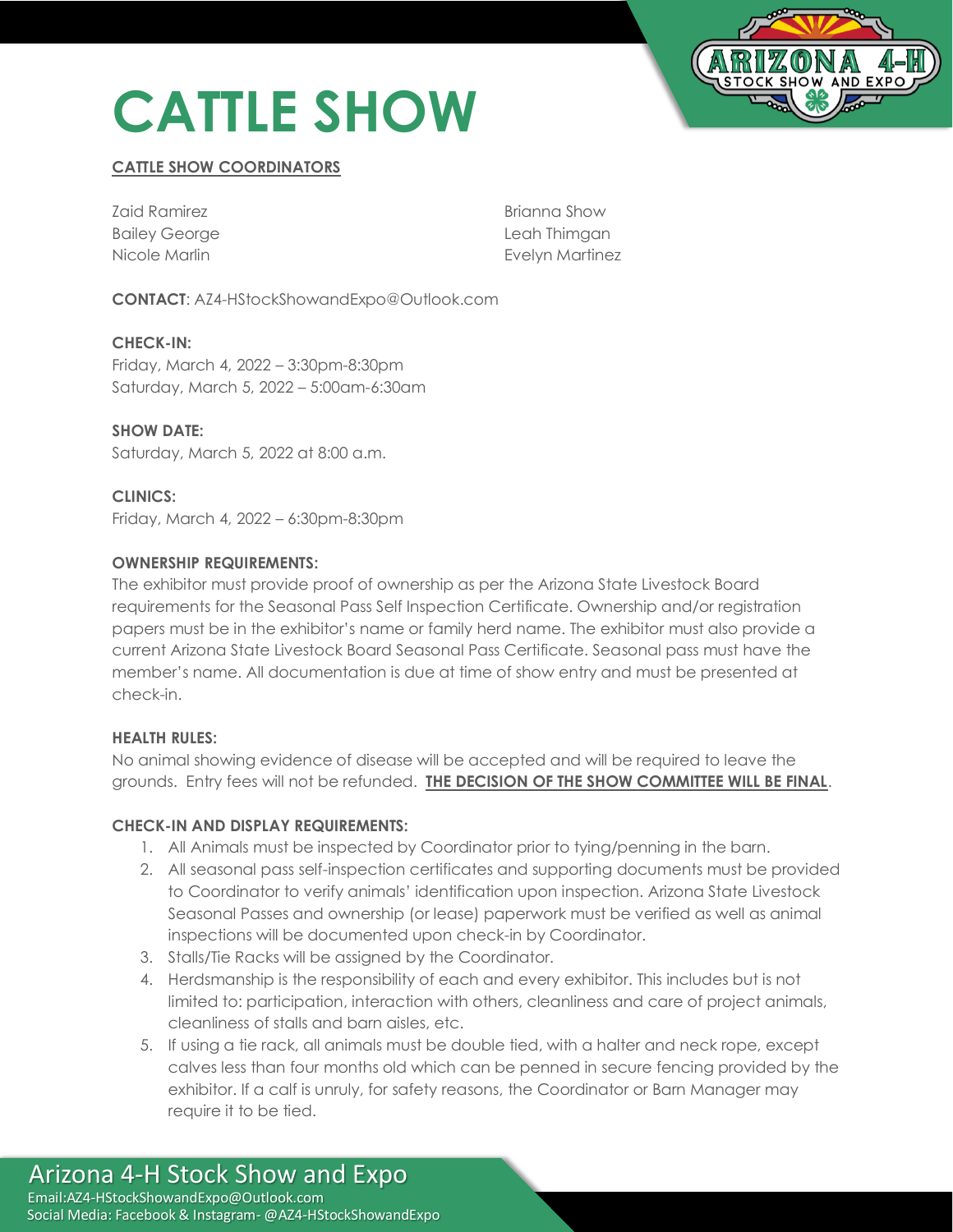

## **GROOMING:**

- 1. For this show, full-body clipping of animals will be optional due to season and variance in weather for exhibitors throughout the state.
- 2. Changing the natural color of the animal is prohibited. However, external applications of cosmetics that affect only appearance may be used, including by way of example hoof polishes and false switches.
- 3. Cattle Exhibitors must adhere to the event dress code per their participating organization's requirements

# **EXHIBITOR RESPONSIBILITIES:**

- 1. The owner/exhibitor will take responsibility for the wellness and care of that animal(s) for the duration of the fair.
- 2. Parental assistance is limited to heavy lifting of equipment or supplies and intervention for safety of the animals, exhibitors, and the public. In cases where the exhibitor is not able to lift, properly handle equipment, or complete caretaking in a safe manner, an adult is allowed to assist. However, the child should be able to complete the task on their own with supervision of a parent or leader. Safety always comes first for members, the public, and animals.
- 3. Preparations for show need to be completed entirely by the exhibitor, parents may hold towels or brushes, even the animal if there is not a safe place to tie or secure them, but the member shall complete all the grooming on their own.
- 4. At all times, exhibition livestock shall be treated in a humane manner so as to protect the health, safety and welfare of the livestock and the consuming public. No person shall present for exhibition or exhibit an animal which he or she knows, or has reason to suspect, is affected with or has been exposed to a dangerously contagious or infectious disease, or illegal or non-approved use of drugs, medication and/or prohibited substance nor animals showing signs of malnutrition.

## **CATTLE CLASS INFORMATION:**

**Feeder:** Up to 699lbs **Prospect**: 700lbs-999lbs **Market**: 1000lbs and up

Cattle shall not exceed the weight limit of **1500lbs**. Order of show will be determined by Coordinator and number of entries in each division. Classes will be divided according to weight for market, exhibitor age for showmanship, and overall number of entries. Exhibitors must show their own animal in Showmanship in order to participate. The Coordinator reserves the right to make any changes or split any class or classes as is deemed necessary